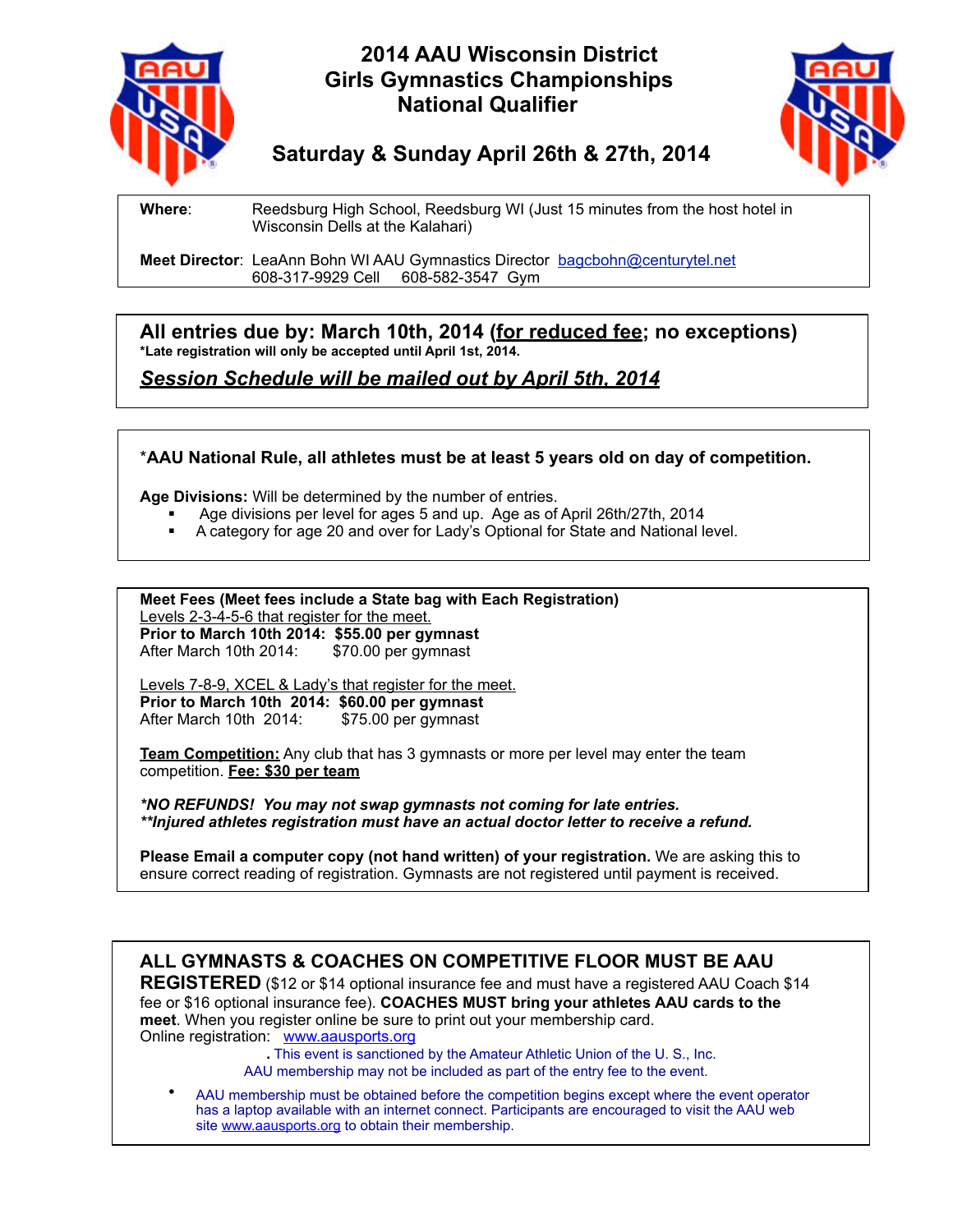WI Gymnastics AAU Registration Information continued

Athletes who do not belong to an AAU club may participate as unattached provided they have a current AAU membership number. Club memberships are valid from September  $1<sup>st</sup>$  until August 31<sup>st</sup> of any given year regardless of when the club registered in that year. There are three levels of club membership provided by the AAU. You can read about these three levels and their benefits at www.aausports.org **In order to host an AAU sanctioned event, you must hold a current level 2 club membership and sanction the meet before sending official information to other clubs. (WI AAU rule set at meeting 2012).** 

#### **Judging Rules**

This is not a USAG meet. AAU only follows USAG routine rules for guidelines. The judging is also different from USAG for some deductions. AAU follows USAG routines **with some changes**. Please see the AAU website for handbook rules at www.aausports.org. Go to publications for the gymnastics handbook. Please see that some routines are different than that of USA. **Please be sure to check the routines for differences.** 

#### **Awards: 100% AWARDS ALL EVENTS & ALL-AROUND!**

Gymnasts will be awarded medals for 1<sup>st</sup> to 5<sup>th</sup>; AAU ribbons 6<sup>th</sup> to the total number in the group in all events. AAU Medals for  $1<sup>st</sup> - 3<sup>rd</sup>$  all-around and medals for all in the all-around in each division. Awards will be presented after each session. Athletes may be divided by date of birth within each level.

**WI State Qualifying Score to Advance to AAU Nationals & J.O.'S** Level 2-3-4 All-Around score of 29

Level 5-6 All-Around score of 29

Level 7-8 & EXCEL & Lady's Open Optional All Around score of 29

Level 9 Top 12 from each age group that has an all-around score of 29.

\*Any petitions into the National Level must be brought to the State Chair; then to the National Chair. Petition forms will be available at the state meet.

#### **Advancing to Nationals**

The WI District Championships will qualify gymnasts to the AAU Nationals:

- § **Age Level Nationals:Orlando Florida**
- § **Junior Olympics: Des Moines Iowa**
- § More detailed information on AAU Nationals is available on the National website. www.aausports.org

**Please mail registration and fees to: Blue Angels Gymnastics Club**  C/O: LeaAnn Bohn WI AAU Gymnastics Director 20256 West Mill Road Galesville, WI 54630 Tel: 608-582-3547

& E-mail a computer copy to:  $bagcbohn@centurytel.net$